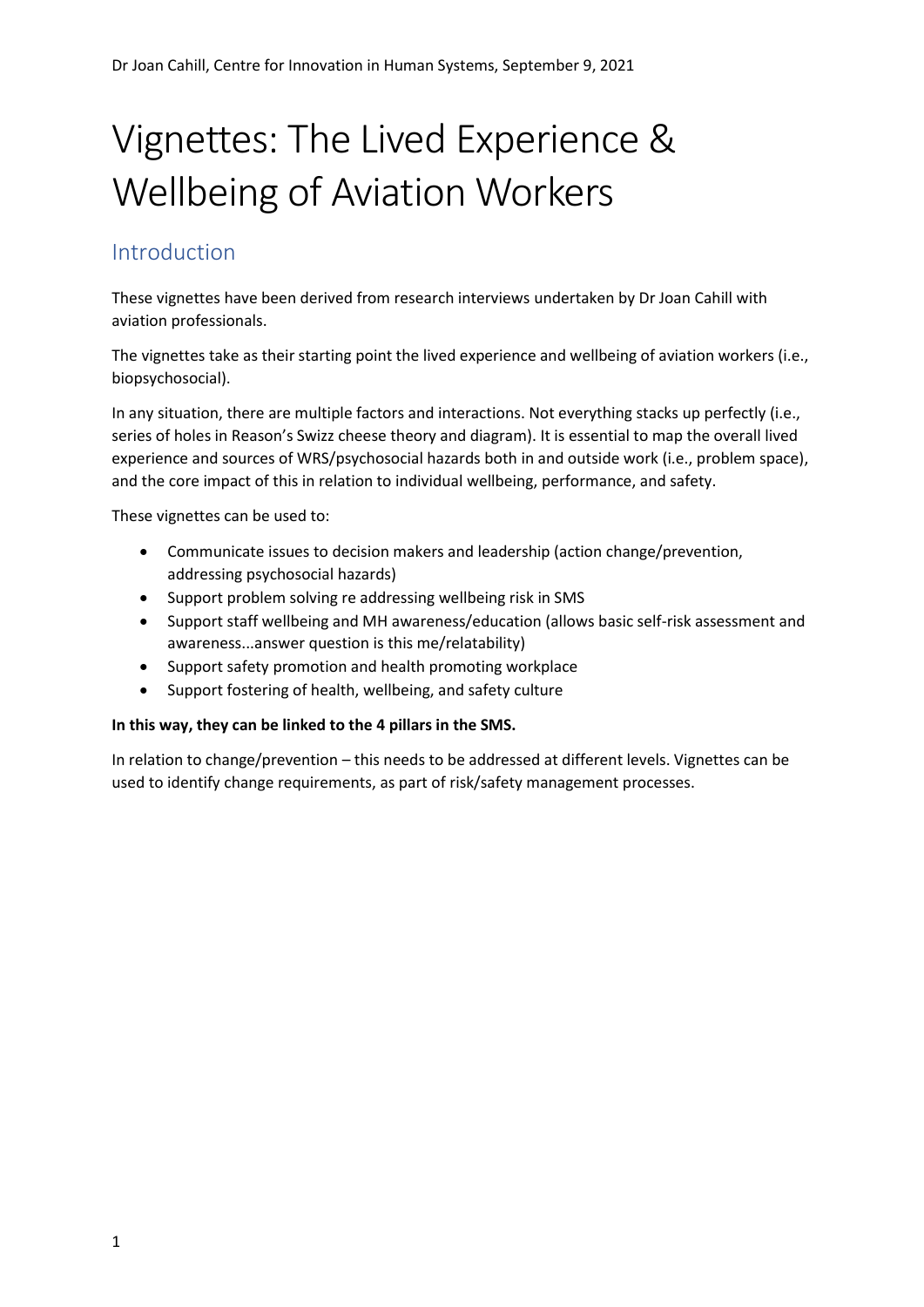|                                               | "It could of gone either way - nearly broken by system".<br>" The regulators should facilitate the development of a 'safe harbour' for disclosing mental<br>health problems and receiving treatment"                                                |
|-----------------------------------------------|-----------------------------------------------------------------------------------------------------------------------------------------------------------------------------------------------------------------------------------------------------|
|                                               | James, male, 45 years<br>. Pilot, > 20 years experience, short range<br>(commerical)<br>. Lives with partner, mortgage, no children<br>Loves flying<br>٠<br>Good health, open to talking about mental health<br>Educated on wellbeing and self-care |
| Situation 1 & Consequences                    | Job loss arising from COVID (airline collapsed, no<br>redundancy) & difficult job market                                                                                                                                                            |
|                                               | Increased financial pressure<br>COVID lockdown and social isolation<br>Lack of support from former employer &<br>aeromedical system<br>Sleep difficulties<br>Loss of purpose and identity, impact on self-esteem<br>Increased stress and anxiety    |
| Situation 2 & Consequences                    | Aeromedical Exam: Discloses increased anxiety and<br>efforts at coping                                                                                                                                                                              |
|                                               | Punished for being responsible and seeking help<br>Receives OML on licence, resulting in worsening<br>anxiety<br>Nearly 'over the edge'                                                                                                             |
| Resilience & coping<br>(Individual Level)     | Seeks and obtains supports from others (peer<br>support, family)<br>Practices self-care, self-compassion and awareness<br>With support, challenges aeromedical evaluation<br>٠<br>and OML removed<br>. Job search and coaching                      |
| Final Outcome/Current<br>Situation            | • Clean licence and employable (but at a cost to<br>wellbeing).<br>. Nearly 'broken by system'<br>· Has some bad days (anxiety is being managed)<br>New job - back to work - employer not aware of<br>situation                                     |
|                                               | Weaknesses in aeromedical system & lack of<br>attention to wellbeing risk. What ifs? Consequences?                                                                                                                                                  |
|                                               | What if no social support/what if did not seek<br>support (implications: individual wellbeing)?<br>What does a 'tough day at the office' look like?<br>٠<br>(implications: performance/safety)?                                                     |
| PREVENTION & CHANGE<br>The Four INS Component | Individual?<br>٠<br>Organisation?<br>٠<br>Aviation Regulation?<br>Health & Safety Regulation?<br>Government & Society?                                                                                                                              |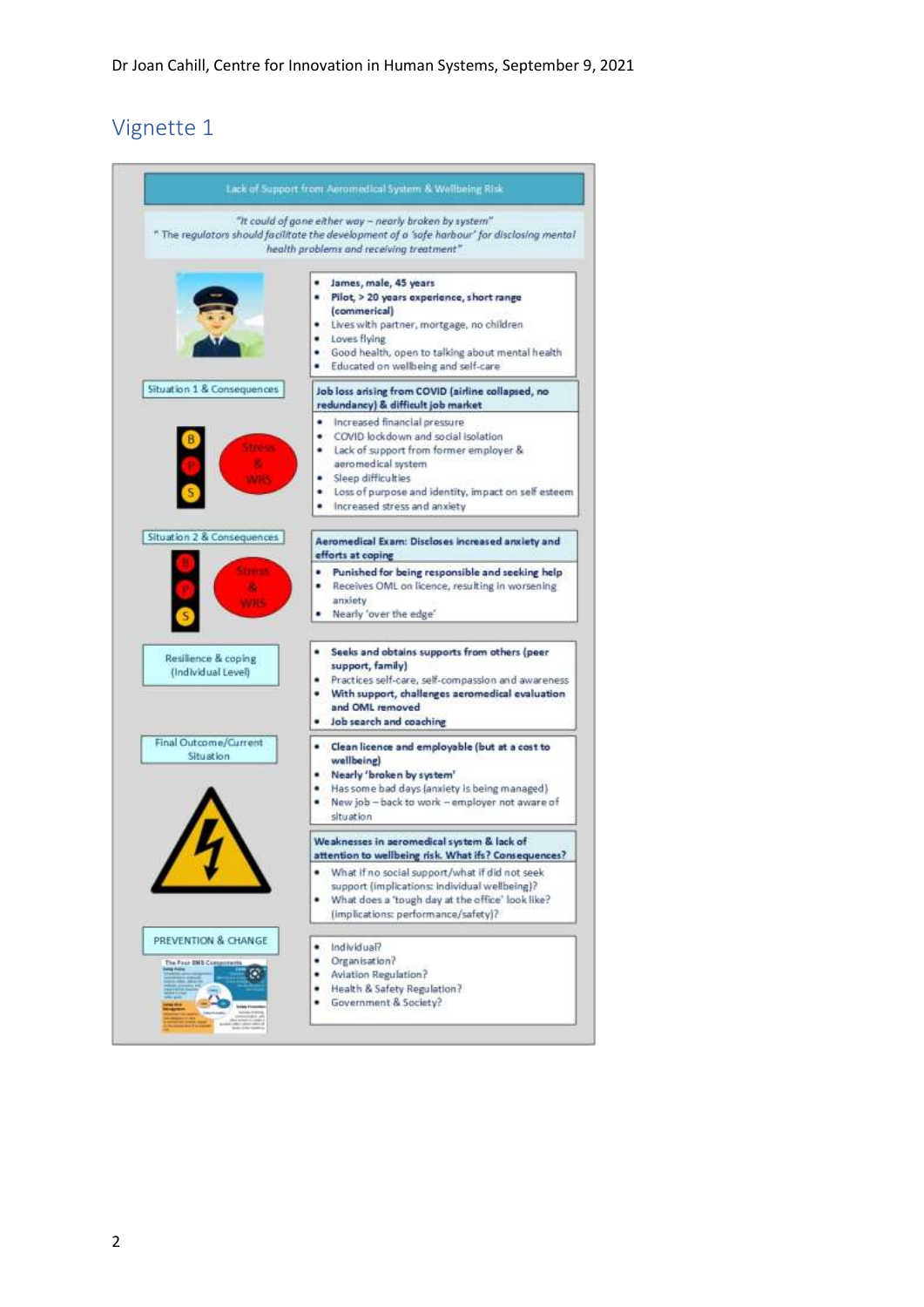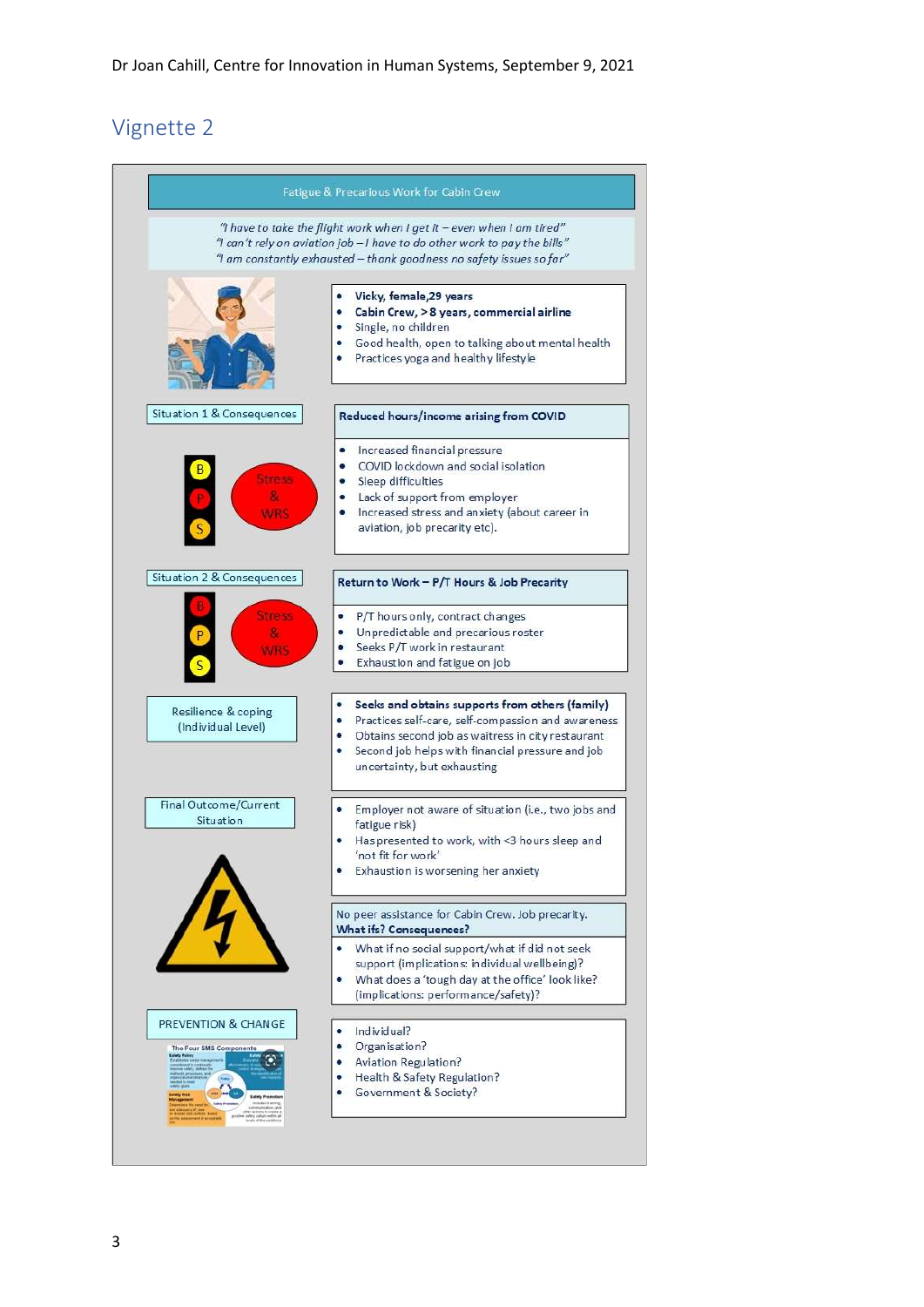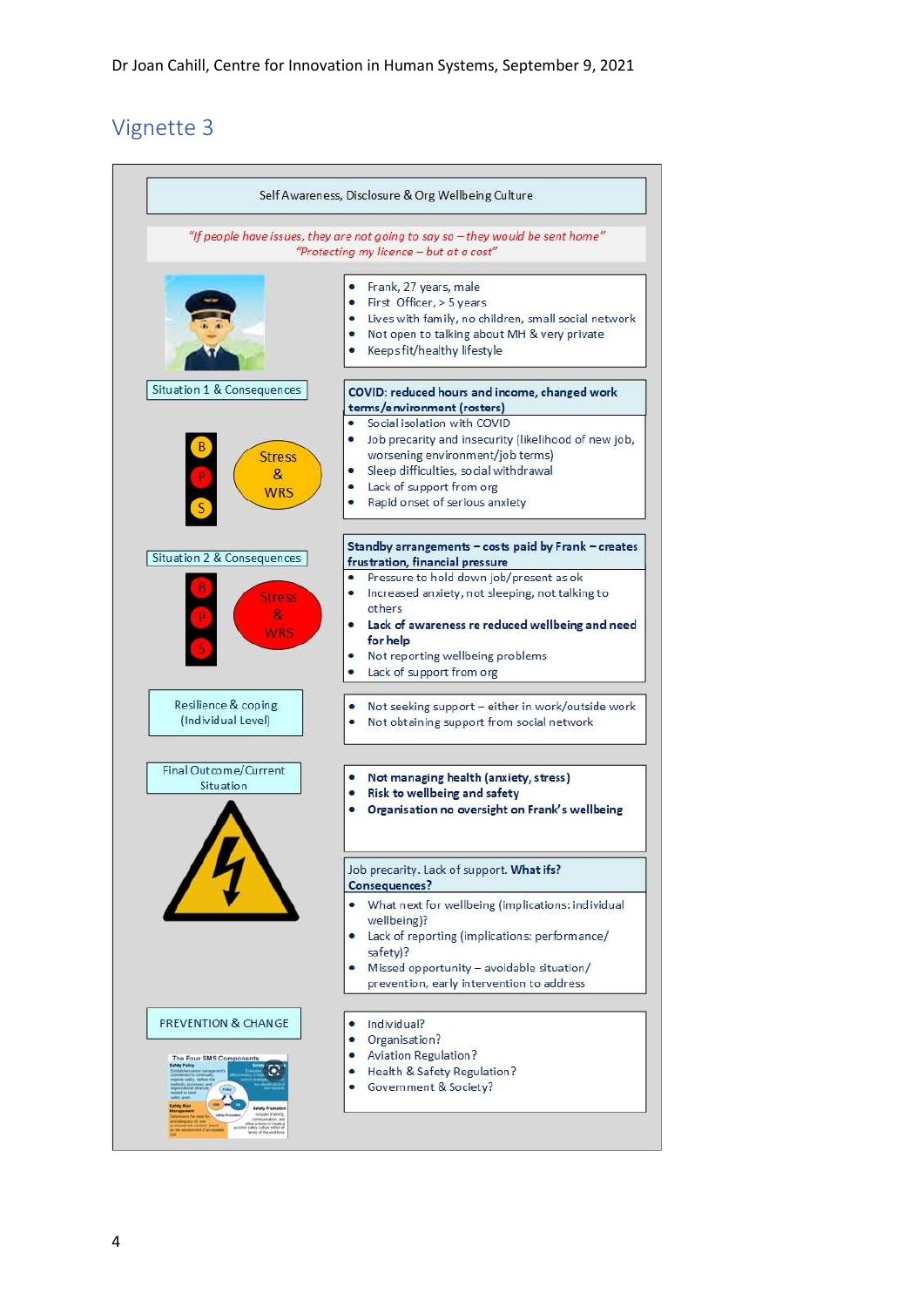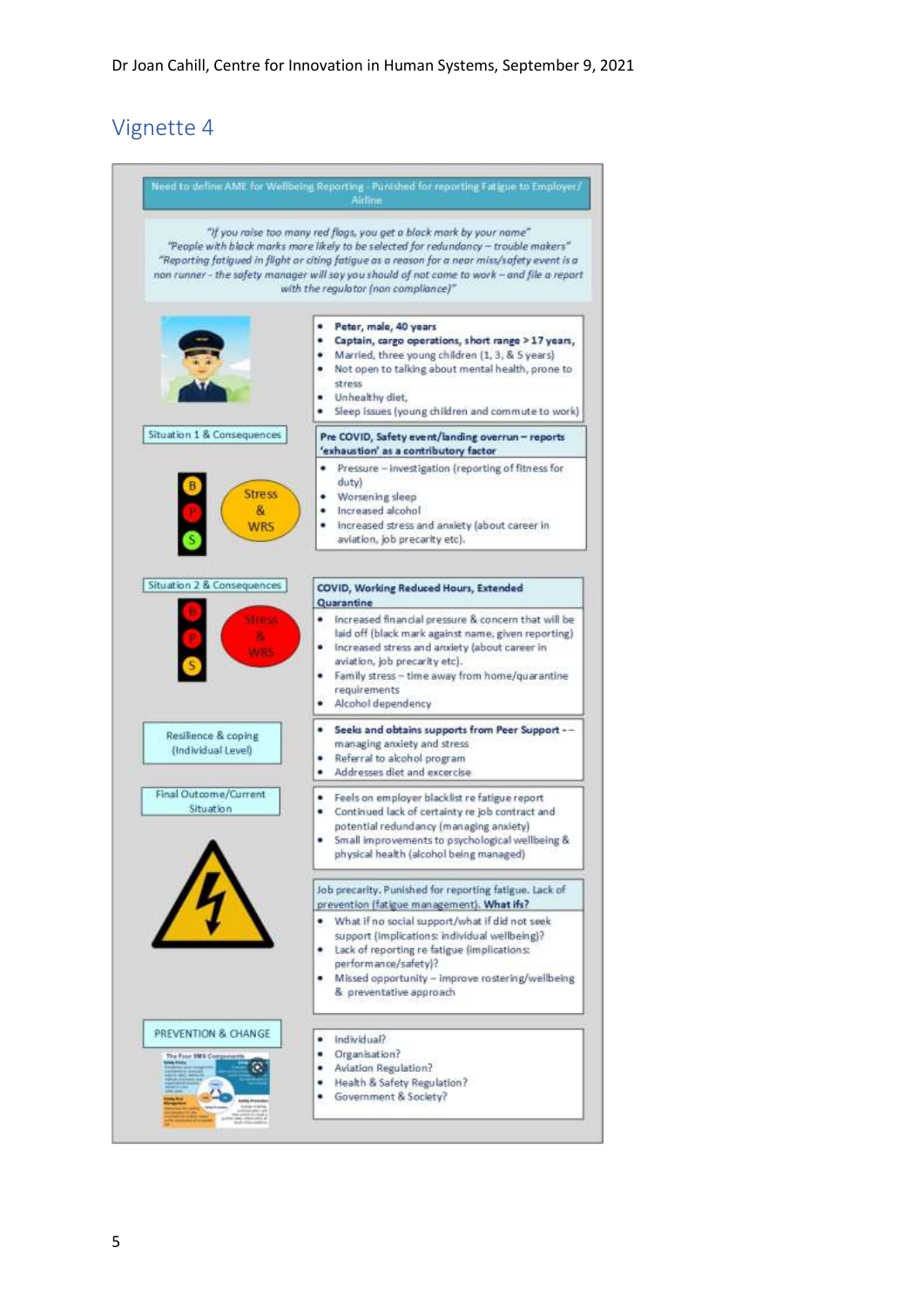